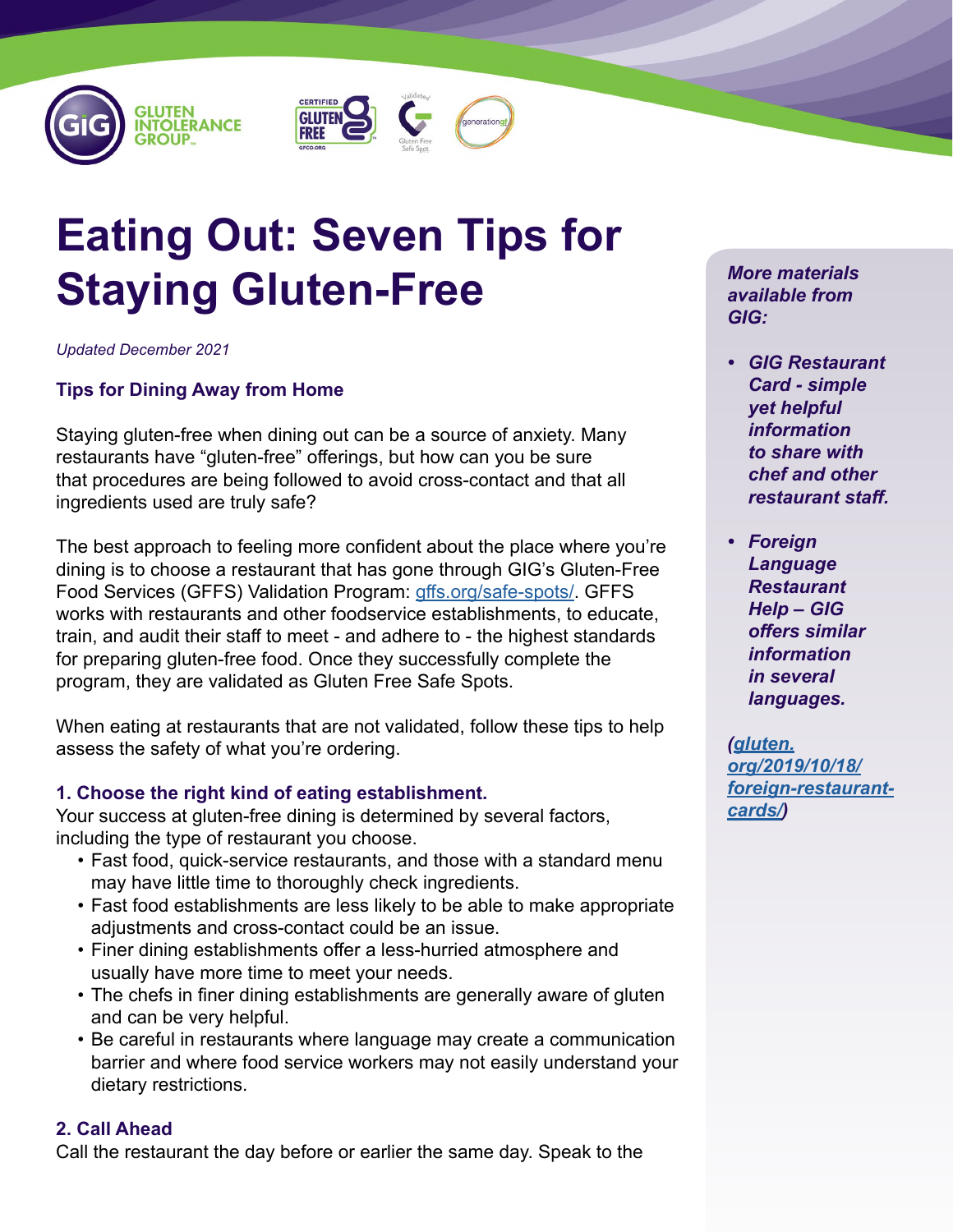chef to discuss your meal options. This will increase the quality and safety of your dining experience.

#### **3. Dine early or late.**

Time your meal either before or after the busiest mealtime. You will have more time and easier access to the people who can help you. Even the most cooperative server may not have the time you need during "rush hour."

## **4. Clearly explain your dietary restrictions.**Example:

When ordering at a food establishment, allow extra time to discuss your needs for a gluten-free meal. You could say:

"Hi, I need your help with my menu selection. I am on a medically restricted diet and am unable to eat wheat, rye, barley, and foods made with these grains. I have some questions for you or the chef."

Enlist the interest and cooperation of your server. This person can be your ally or your biggest stumbling block when looking to identify potential gluten in menu items.

*Medic alert bracelets can help lend credibility to the seriousness of your dietary restrictions.*

## **5. Ask to have your food prepared on a clean surface with clean utensils.**

Find out if breaded or gluten-containing foods have been cooked on the same surface beforehand. Suggest using foil over the cooking surface to avoid cross-contact.

## **6. Confirm your order before eating.**

Double-check with your server that what you've been served is the "special" meal you ordered. Confirm that your instructions were followed to avoid gluten.

## **7. Thank your food server.**

If your server was attentive to your need to eat gluten-free and made best efforts to accommodate you, make sure to leave a generous tip for their service.

# **Your Safety is in the Details**

Paying attention to the smallest details can help you understand the riskiness of different aspects of an eating establishment. Here are a few areas where cross-contact with gluten is common but often not recognized by untrained staff.

**Salads:** Cross-contact with gluten can happen on cutting boards used to chop ingredients as well as the addition of croutons or salad dressings containing gluten.

Ask how dressings are made or if you can double-check the ingredients list. Ask for dressings to be served on the side or for oil and vinegar or lemon slices to season the salad yourself. Bring a small container of dressing from home if you are unsure of the restaurant's salad dressing.

Emphasize not to include croutons, crackers, or other bread products, and politely send the salad back if there are croutons on top.

**Marinades and sauces:** Dressings, sauces and marinades may contain added gluten as a thickener or binding agent, or some restaurants use canned sauces so you might be able to ask to check the ingredients list on the can. If they are made on site, the chef should be able to confirm the ingredients.